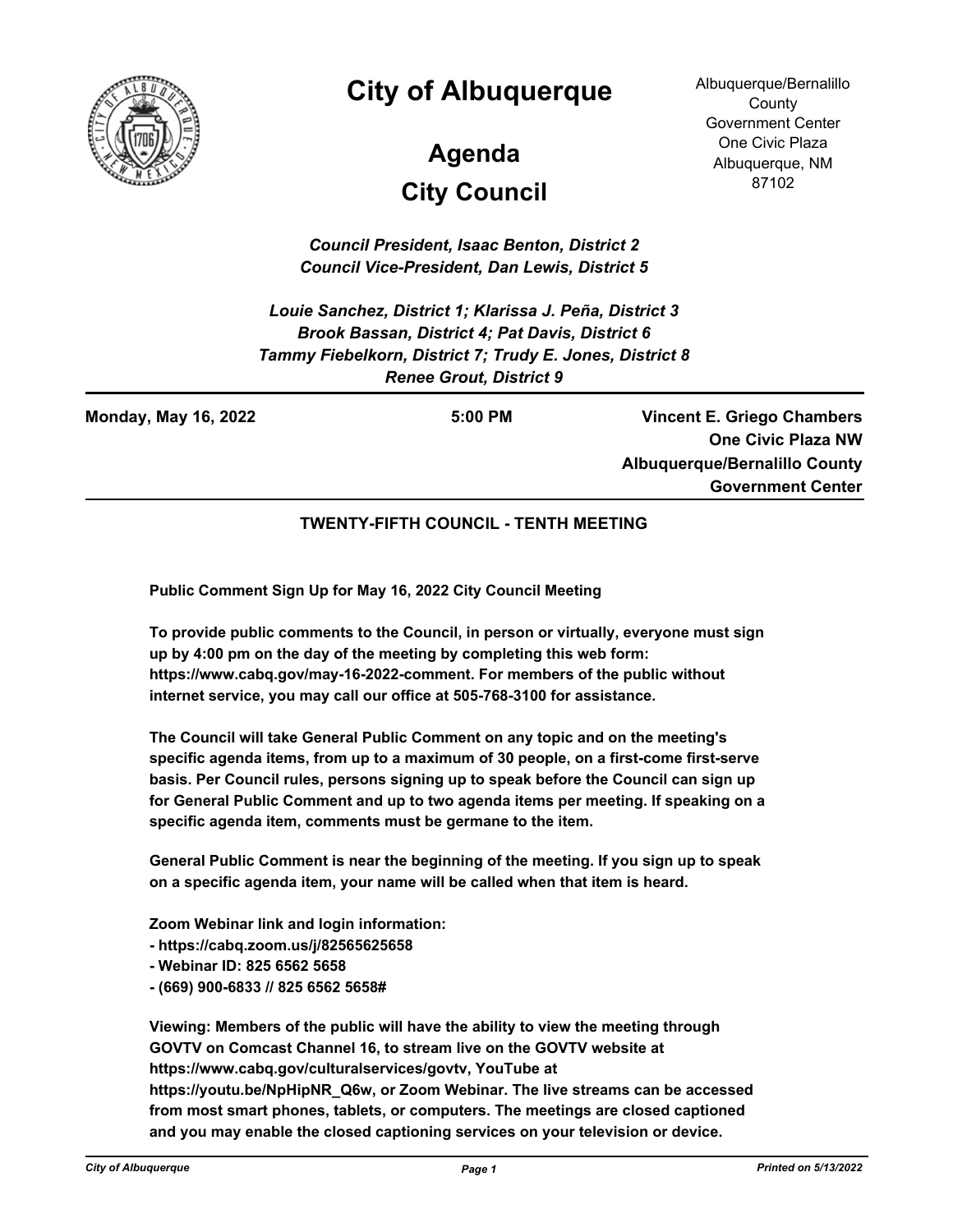### **1. ROLL CALL**

### **2. MOMENT OF SILENCE**

**Pledge of Allegiance in English and Spanish and any other language as determined by the Council**

- **3. PROCLAMATIONS & PRESENTATIONS**
- **4. ECONOMIC DEVELOPMENT DISCUSSION**
- **5. ADMINISTRATION QUESTION & ANSWER PERIOD**
- **6. APPROVAL OF JOURNAL**

**May 2, 2022**

### **7. COMMUNICATIONS AND INTRODUCTIONS**

### **8. REPORTS OF COMMITTEES**

**Finance and Government Operations Committee - May 9, 2022**

**Committee of the Whole - May 12, 2022**

### **9. CONSENT AGENDA: {Items may be removed at the request of any Councilor}**

- **a. [EC-22-68](http://cabq.legistar.com/gateway.aspx?m=l&id=/matter.aspx?key=12901)** Mayor's appointment of Mr. Clark Simpson to the Albuquerque Energy Council
- **b.** [EC-22-69](http://cabq.legistar.com/gateway.aspx?m=l&id=/matter.aspx?key=12903) Mayor's appointment of Ms. Andrea G. Calderon to the Indicators Progress **Commission**
- **c.** [EC-22-70](http://cabq.legistar.com/gateway.aspx?m=l&id=/matter.aspx?key=12904) Mayor's reappointment of Mr. Ted C. Baca to the Labor-Management Board
- **d.** [EC-22-71](http://cabq.legistar.com/gateway.aspx?m=l&id=/matter.aspx?key=12907) Appointment of Dr. LaTesha Watson to the Position of Superintendent of Police Reform

*[Withdrawn by Administration]*

- **e.** [EC-22-72](http://cabq.legistar.com/gateway.aspx?m=l&id=/matter.aspx?key=12908) Approval of Contract for the City to retain a Company to Provide Migration Services to Oracle Cloud Infrastructure
- **f.** [EC-22-73](http://cabq.legistar.com/gateway.aspx?m=l&id=/matter.aspx?key=12909) Recommendation of Award to CliftonLarsonAllen LLP, for Audit Services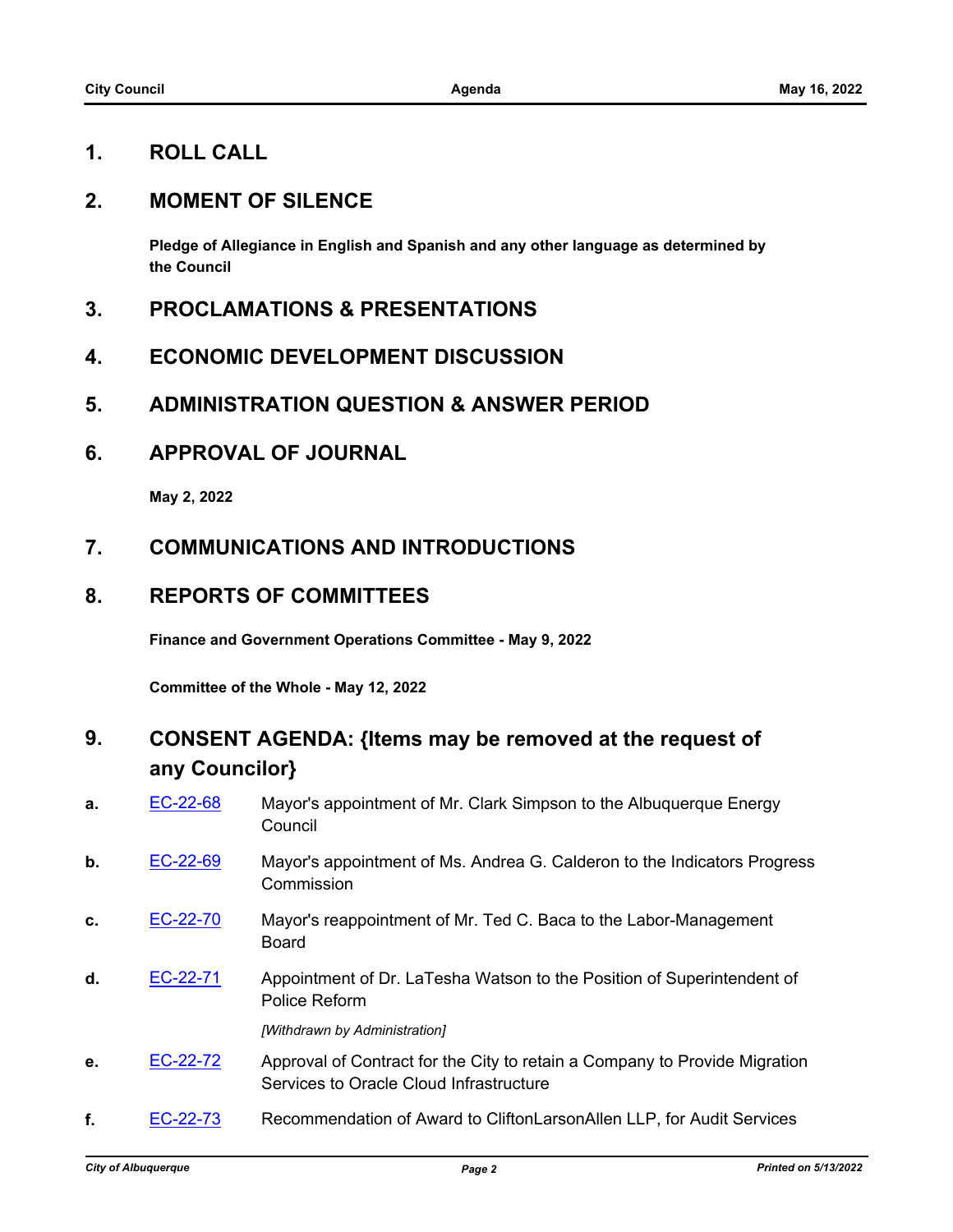| g.  | EC-22-74  | Approval of the Agreement with Sawmill Community Land Trust to Utilize<br>Workforce Housing Trust Funds in the amount of \$1,600,000                                                                                                                                                                                                                                                                                                                                                                                                          |
|-----|-----------|-----------------------------------------------------------------------------------------------------------------------------------------------------------------------------------------------------------------------------------------------------------------------------------------------------------------------------------------------------------------------------------------------------------------------------------------------------------------------------------------------------------------------------------------------|
|     |           | [Withdrawn by Administration]                                                                                                                                                                                                                                                                                                                                                                                                                                                                                                                 |
| h.  | EC-22-75  | Project# PR-2021-005904, SD-2021-00263 - 98th and Central Alley Right<br>of Way Vacation - David Moya requests vacation of public right-of-way, for<br>all or a portion of the existing northern half of a 20-foot public alleyway<br>491.22 feet in length, 10 feet in width, and 4,912.2 square feet in size<br>which runs along the southern property line of Lots 19 through 27, Block 10,<br>Original Townsite of Westland, southeast of the intersection of 98th Street<br>SW and Central Avenue SE containing approximately 0.11 acres |
| i.  | EC-22-76  | Agreement with DLG Accounting Advisory Services                                                                                                                                                                                                                                                                                                                                                                                                                                                                                               |
| j.  | EC-22-77  | 2nd Supplemental Agreement with DLG Accounting Advisory Services                                                                                                                                                                                                                                                                                                                                                                                                                                                                              |
| k.  | EC-22-78  | Mayor's appointment of Mr. Emir A. Dini to the Human Rights Board                                                                                                                                                                                                                                                                                                                                                                                                                                                                             |
| I.  | OC-22-8   | Appointment of Ms. Amanda Chino-Zamora to the Civilian Police<br><b>Oversight Agency Board</b>                                                                                                                                                                                                                                                                                                                                                                                                                                                |
|     |           | [Withdrawn]                                                                                                                                                                                                                                                                                                                                                                                                                                                                                                                                   |
| *m. | $R-22-28$ | Approving And Authorizing The Acceptance Of Grant Funds From The<br>Thornburg Foundation And Providing An Appropriation To The City Clerk's<br>Office For Fiscal Years 2022 And 2023 (Davis, by request)                                                                                                                                                                                                                                                                                                                                      |
| *n. | $R-22-30$ | Approving And Authorizing The Filing Of Grant Applications And The<br>Acceptance Of Potential Grant Awards For Multiple City Departments<br>From Associated Grantor Agencies And Providing For An Appropriation<br>To The City Of Albuquerque (Bassan, by request)                                                                                                                                                                                                                                                                            |
| о.  | $R-22-33$ | Approving And Authorizing A Grant Application For, And Acceptance Of,<br>Grant Funds From The Cities For Financial Empowerment Fund, Inc. And<br>Providing An Appropriation To The City Of Albuquerque Legal Department<br>For Fiscal Years 2023-2024 (Grout, by request)                                                                                                                                                                                                                                                                     |
| *p. | $R-22-37$ | Approving The Appointment Of A Director To Fill A Vacancy On The<br>Governing Body Of The Winrock Town Center Tax Increment Development<br>Districts 1 And 2 (Collectively, The "District") Caused By The Resignation<br>Of A Certain Director Pursuant To The Tax Increment For Development<br>Act, NMSA 1978, Sections 5-15-1 Through 28 NMSA, As Amended; And<br>Repealing All Actions Inconsistent With This Resolution (Fiebelkorn)                                                                                                      |

### **10. GENERAL PUBLIC COMMENTS**

**Please refer to the statement "Procedures for May 16, 2022 City Council Meeting" at the beginning of the Council Agenda.**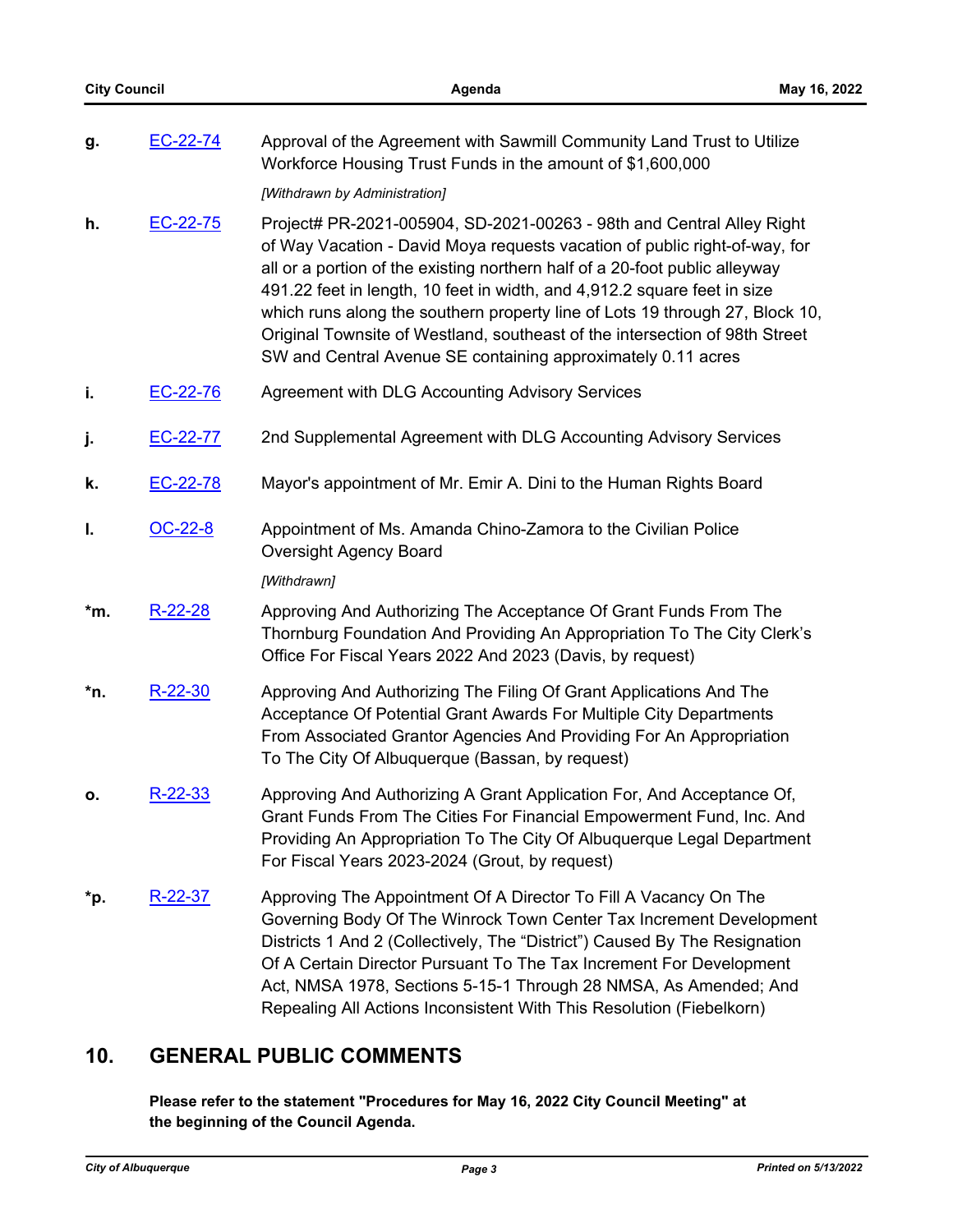### **11. ANNOUNCEMENTS**

### **12. PUBLIC HEARINGS: {Appeals, SAD Protest Hearings}**

### **13. APPROVALS: {Contracts, Agreements, and Appointments}**

**a.** [EC-22-14](http://cabq.legistar.com/gateway.aspx?m=l&id=/matter.aspx?key=12791) Mayor's appointment of Mr. Mark Reynolds to the Information Services **Committee** 

*[The intent is to defer EC-22-14 to the June 20, 2022 Council meeting.]*

### **14. FINAL ACTIONS**

- **\*a.** [R-22-21](http://cabq.legistar.com/gateway.aspx?m=l&id=/matter.aspx?key=12875) Adjusting Fund And Program Appropriations For Operating The Government Of The City Of Albuquerque, Appropriating Capital Funds, And Authorizing Changes To The American Rescue Plan Act Of 2021 Appropriations For The Purposes Of Pandemic Response, Pandemic Recovery Investments, And Support For Vulnerable Populations (Bassan, by request)
- **\*b.** [R-22-24](http://cabq.legistar.com/gateway.aspx?m=l&id=/matter.aspx?key=12884) C/S Appropriating Funds For Operating The Government Of The City Of Albuquerque For Fiscal Year 2023, Beginning July 1, 2022 And Ending June 30, 2023; Adjusting Fiscal Year 2022 Appropriations; And Appropriating Capital Funds (Bassan)
- **\*c.** [R-22-25](http://cabq.legistar.com/gateway.aspx?m=l&id=/matter.aspx?key=12885) Establishing One-Year Objectives For The City Of Albuquerque In Fiscal Year 2023; To Meet Five-Year Goals (Bassan, by request)
- **d.** [O-22-10](http://cabq.legistar.com/gateway.aspx?m=l&id=/matter.aspx?key=12818) Adopting Citywide Text Amendments To The Integrated Development Ordinance §14-16 For The 2021 IDO Annual Update; And Adopting Text Amendments For A Small Mapped Area, The Old Town Historic Protection Overlay Zone (HPO-5) (Benton and Jones, by request)

*[The intent is to defer O-22-10 to the June 6, 2022 Council meeting.]*

- **e.** [O-22-20](http://cabq.legistar.com/gateway.aspx?m=l&id=/matter.aspx?key=12915) Amending The Police Oversight Ordinance, ROA 1994, Section 9-4-1-5, To Extend Time For CPOA Board Members To Complete Required Civilian Police Academy Training (Bassan, Benton, Davis)
- **f.** [O-22-21](http://cabq.legistar.com/gateway.aspx?m=l&id=/matter.aspx?key=12916) Ratifying The Levy Of A Business Improvement Benefit Fee Upon Lodging Businesses Within The Albuquerque Tourism Marketing District (Benton, Bassan)
- **g. [O-22-22](http://cabq.legistar.com/gateway.aspx?m=l&id=/matter.aspx?key=12917)** Approving A Project Involving Curia New Mexico, LLC Pursuant To The Local Economic Development Act And City Ordinance F/S O-04-10, The City's Implementing Legislation For That Act, To Support The Renovation, Expansion, Improvement And Relocation Of Manufacturing And Training Facilities For A Pharmaceutical Company In Albuquerque, New Mexico; Authorizing The Execution Of A Project Participation Agreement And Other